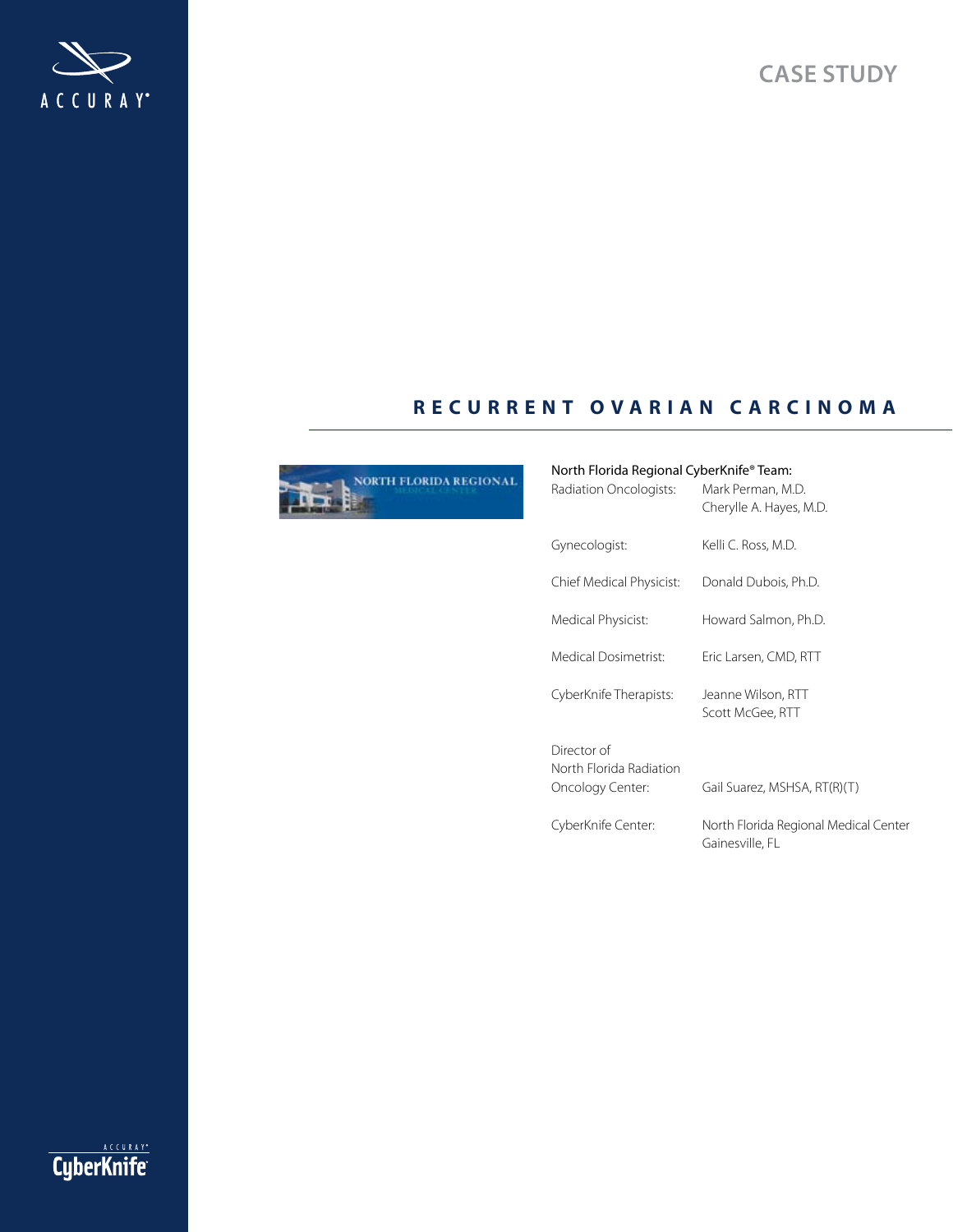## **DemoGRaPHicS**

Sex: Female Age: 60 years

**Histology:** Poorly differentiated serous papillary ovarian carcinoma

## **cLinicaL HiStoRY Referred by:** Gynecologist

Past Medical History: Stage IV ovarian carcinoma

### **case History**

A 60-year-old female with a history of Stage IV ovarian carcinoma presented with rising CA-125 levels (21.1 U/ml to 34.4 U/ml), signifying a probable ovarian carcinoma recurrence. Subsequent MRI showed a 2.8 x 2.5 cm nodule in the region of the left upper vaginal cuff which was confirmed by bimanual examination.

Initial diagnosis of Stage IV ovarian carcinoma was made six years earlier when the patient presented with right-sided pleural effusion and CA-125 of 1482 U/ml. An exploratory laparotomy was done and an omental cake, peritoneal studding and a nodule adjacent to the rectosigmoid were resected. Pathology showed poorly differentiated serous papillary ovarian carcinoma. Over the next four years the patient underwent multiple rounds of chemotherapy as well as stem cell transplant and additional surgical resection in the effort to control her disease. The patient's latest chemotherapy was prematurely discontinued when she experienced a severe anaphylactoid reaction. At that time the decision was made to follow her closely with imaging and CA-125 measurements.

## **cyberKnife® treatment Rationale**

Epithelial ovarian cancer is the leading cause of death among women with gynecologic malignancies and is the fifth most common cancer in women in the US. More than 70% of women with epithelial ovarian cancer have Stage III or IV disease at the time of diagnosis.<sup>1</sup> Adjuvant chemotherapy is recommended for all patients with advanced stage ovarian cancer after appropriate surgery. However, more than 70% of patients relapse, with a median time to progression of less than 2 years.<sup>2</sup> Secondary surgery for recurrent patients has not significantly improved survival. Radiation therapy has improved survival in a subset of patients with chemotherapy-refractory disease, particularly those patients with minimal residual or relapsed disease to the pelvis, and has provided good palliation in patients with local abdominopelvic symptoms.<sup>3</sup> This patient presented with a recurrent ovarian cancer in the left vaginal cuff. Due to the patient's medical history, she was not a candidate for further chemotherapy or surgery. Nevertheless, the left vaginal cuff recurrence was and had always been the only site of recurrence in this patient, therefore aggressive definitive care was indicated. High dose rate brachytherapy was considered, but was declined due to its invasive nature and associated risks. External beam radiation was considered an inferior option due to the inability to limit the dose to adjacent critical structures with increased risks of bladder, vaginal and rectal toxicities. The use of stereotactic body radiotherapy as an alternative to brachytherapy for gynecologic tumors has been reported to achieve excellent local control rates with minimal toxicities.4 The CyberKnife® Radiosurgery System offered a minimally invasive method for delivering hypofractionated radiation to the left vaginal cuff of a patient who had failed two surgical resections and numerous cycles of chemotherapy.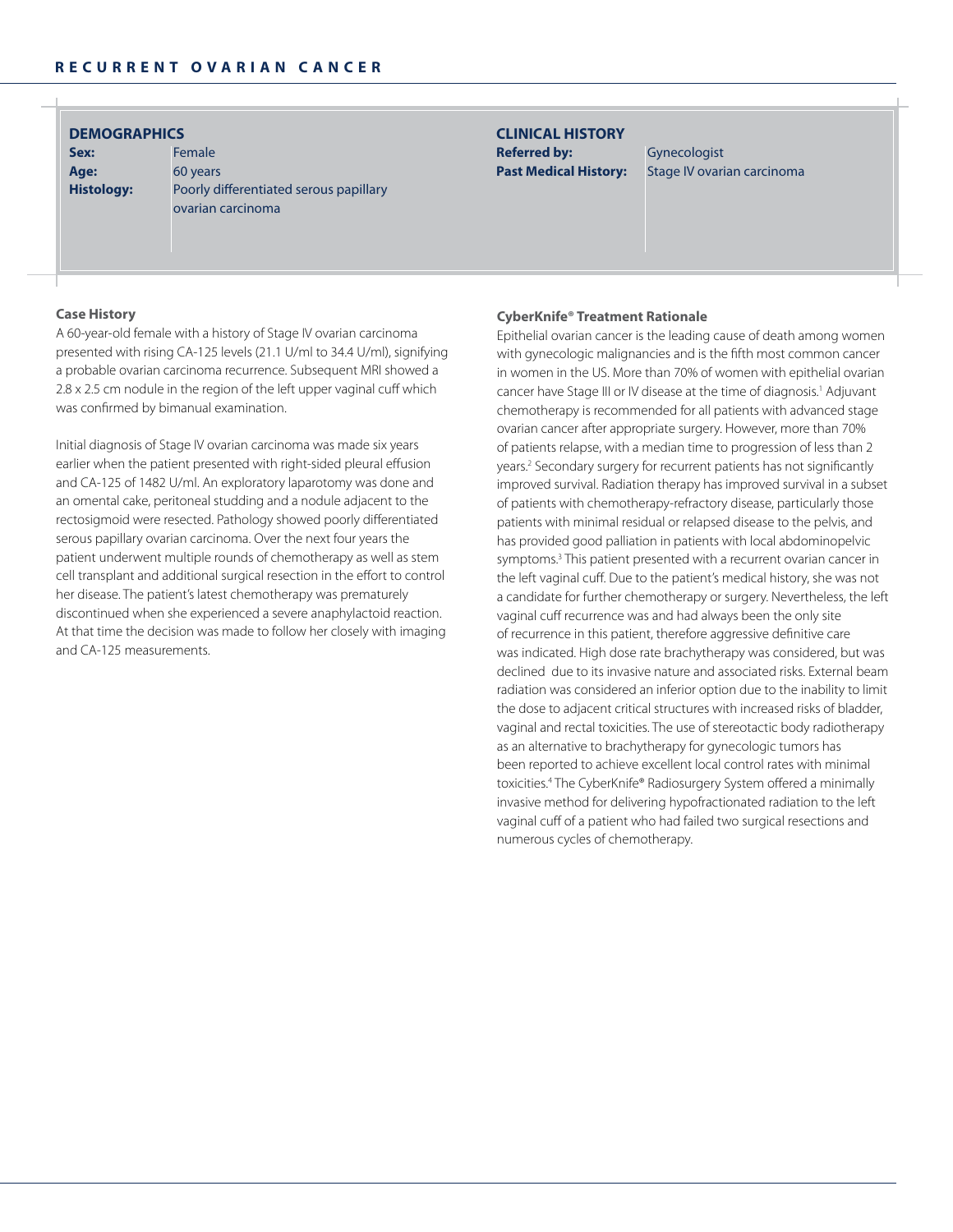**Treatment Volume:** 42.53 cc **tReatment DetaiLS**

**imaging Technique(s): CT Rx Dose & isodose:** 30 Gy to 69% **Dose and Fractions:** 10 Gy x 3 fractions **Number of Beams:** 114 **number of Fiducials:** 4

**Number of Nodes:** 140 **Conformality Index:** 1.25 **Tracking Method:** Fiducial **collimator(s):** 35 mm **Tumor Coverage:** 94.9%

**treatment time:** 33-36 minutes/fraction

## **Planning Process**

The patient was prepared for treatment planning by implanting four fiducials into the periphery of the tumor by the gynecologist. A planning CT scan was obtained 7 days later. The fiducials were identified and the lesion was outlined on the scans. The GTV was defined as the tumor and the PTV was defined as the GTV plus a 3-mm expansion resulting in a treatment volume of 42.53 cc. The final plan was created to deliver 30 Gy in 3 fractions to the 69% isodose line. The patient began treatment 6 days after the planning CT images were taken.



*Axial treatment plan showing isodose curves to the tumor while sparing the rectum and bladder (outlined in yellow). The orange line indicates the prescription dose to the 69% isodose line providing 94.9% coverage of the PTV.*



*3D image of the bony anatomy and CyberKnife beam positions delivered to the left vaginal cuff.*

#### **treatment Delivery**

The patient received 30 Gy delivered in three fractions over four days. The treatment was delivered to a volume of 42.53 cc using 114 beams and a 35-mm collimator. The 69% isodose line provided 94.9% coverage of the PTV, with a conformality index of 1.25. The maximum rectal dose was 30.33 Gy. Less than 0.22 cc of the rectum received greater than 28.8 Gy, meeting the rectal constraint of less than 1 cc of the rectum receiving that dose. The maximum bladder dose was 31.8 Gy with less than 0.47 cc of the bladder receiving greater than 30 Gy. The bladder constraint of less than 10 cc of the bladder receiving greater than 30 Gy was easily met.



*Sagittal view of the treatment plan showing isodose curves to the tumor while sparing the rectum and bladder (outlined in yellow). The orange line indicates the prescription dose to the 69% isodose line.*